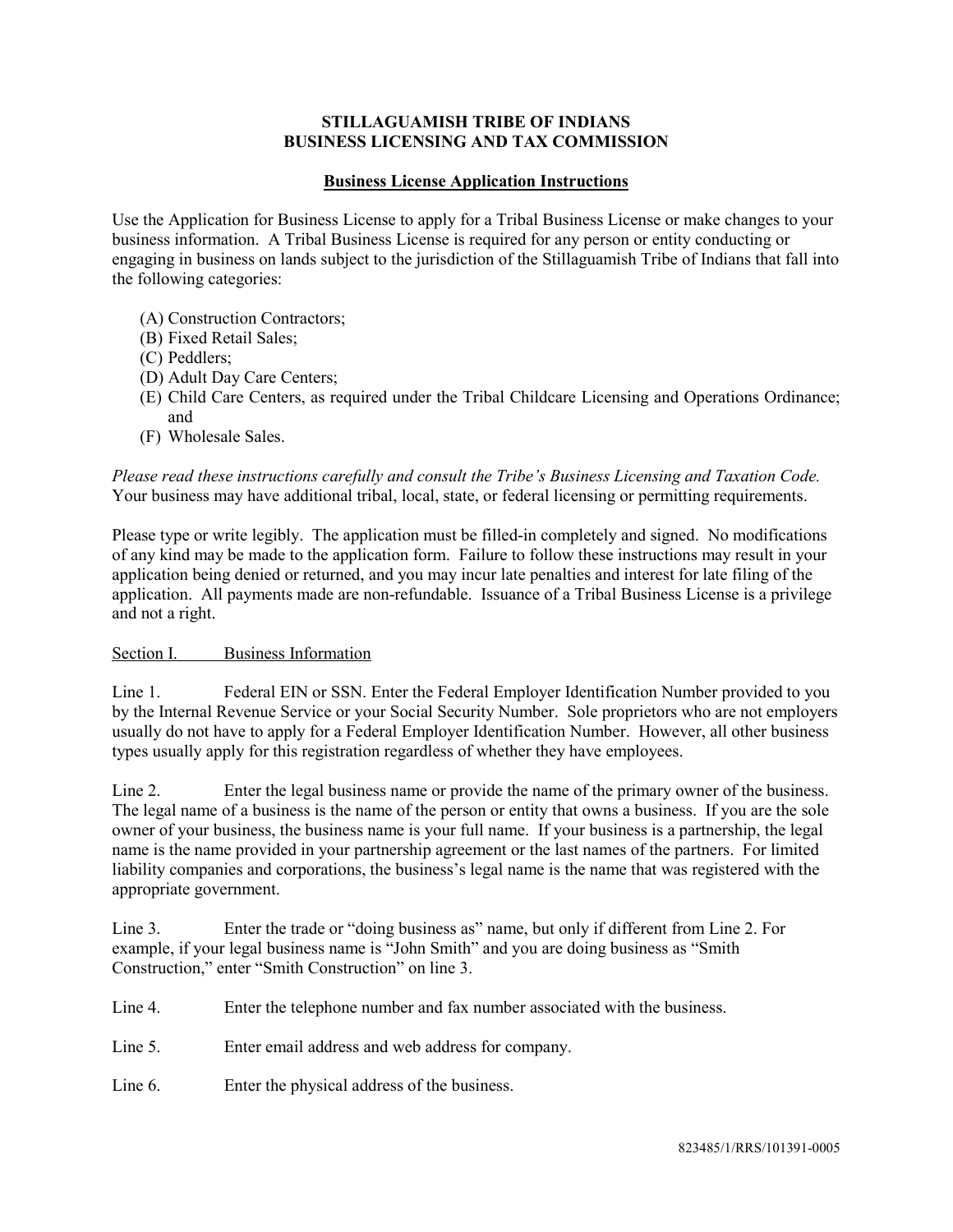Line 7. Enter the mailing address of the business if different from the physical address provided on Line 6.

Line 8. Enter the description of the type of business you conduct or will be conducting, and include the type of merchandise sold or service provided. For example, if you are a Wholesaler enter "Wholesale" and indicate what types of goods you sell, or if you are a Construction Company enter "General Contractor or Construction Company".

> Line a. Enter location of the Tribe's land where business will be conducted. Line b. Enter Stillaguamish contact person/department.

## Section II. Status of Organization, Type of Entity and Category Type

Line 1. Indicate whether you are a "for profit business" or "non-profit organization". Most businesses are "for profit". If you are a non-profit organization, check "NON-PROFIT ORGANIZATION". Those non-profit business activities carried out by religious, charitable, educational, benevolent, fraternal or social organizations who have been determined by the Internal Revenue Service to be exempt from the payment of income tax and whose charitable contributions would be deemed tax deductible should check "501(C) (3) ORGANIZATION" and attach to the application proof of Internal Revenue Service recognition of your tax-exempt status.

Line 2. Indicate your type of business entity by checking the applicable type of entity. If your type of entity is not listed, check "OTHER" and specify the type where indicated.

Line 3. If your type of entity is a corporation, enter the state (or states) or tribe (or tribes) where your business is incorporated. If your business is incorporated in multiple states or with multiple tribes, you must list all places of incorporation.

Line 4. Indicate which category your business is engaging in.

#### Section III. Reason For Applying

Indicate the reason for applying by checking where appropriate. Check only one.

**NEW APPLICANT.** Check this category if you are new to doing business with The Stillaguamish Tribe of Indians. Licenses are nontransferable. A new owner must apply for a new business license. Include date to start conducting business on Tribal land.

**RENEWAL.** Check this category if you are renewing your business license. Only to be checked if filling out application before expiration of current license.

**CHANGE TYPE OF ENTITY / ORGANIZATION.** Check this category if you are changing the type of business entity or business organization on an existing Tribal Business License. For example, if you were a sole proprietorship and are now a partnership, check this category. Please specify the new type entity or organization where indicated. A new application is required and all applicable fees will be applied.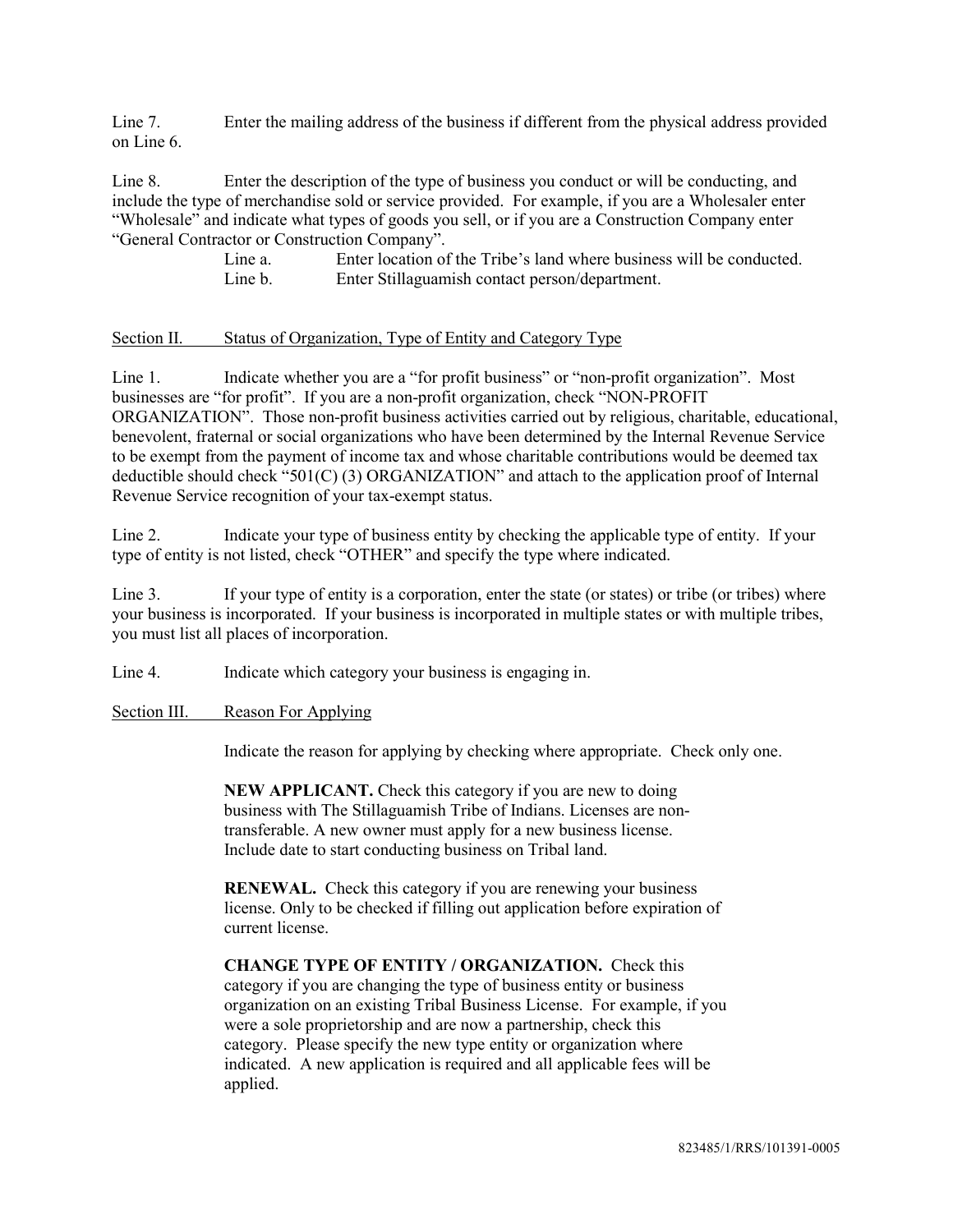ADD OR REMOVE OWNER / PARTNER. Check this category if you are adding or removing an owner or partner of your business on an existing Tribal Business License. A new application is required and a fee of \$20 will be applied.

If you checked "NEW APPLICANT" and this is the first time you are applying for a license enter the date (mm/dd/yyyy) to start business on Tribal land.

If you checked "NEW APPLICANT" and you acquired an on-going business, indicate the name of the previous owner or business name where indicated.

## **Indicate the type of license requested. Check only one and pay the applicable fee.**

**RENEWAL.** Only to be used to renew and annual business license. Application for renewal must be filed on or before the expiration date of the current license. Business license expires twelve (12) months after the date of issuance of the license.

**ANNUAL.** If you intend to conduct business for more than three (3) months during a calendar year. The Annual business license expires twelve (12) months after the date of issuance of the license.

**TEMPORARY.** Engaged in business three (3) months or less. You must indicate the month, date and year when you intend to start conducting business. If no date is entered, the date the license is issued will be used.

**EXPEDITED PROCESSING.** If you want your license issued within seven (7) days after filing your application, an expedited processing fee applies. The expedited processing fee must be paid in addition to the applicable license fees. Normal time for processing a business license application and issuing a license is fourteen (14) calendar days. It is the responsibility of the license applicant to ensure that sufficient time is provided for the license application to be approved before conducting or engaging in business activities that require a Tribal Business License.

Section IV. Identification of Owners

Line 1. Enter the names of all legal owners, partners, corporate officers, members (or managing members) or officials including residence addresses and telephone number. Attach additional pages if necessary.

Line 2. Enter the name and address of an agent whom you have designated to accept process on behalf of the business. An agent for service of process is a person designated by you to receive any court papers, such as a notice of lawsuit. You do not need to designate an agent for service of process. If you do not have or do not want an agent for process, skip to Section V.

### Section V. License And Insurance Information

Line 1. Identify all other tribal, local, state, or federal licenses or permits your business currently possesses, as well as any identification numbers associated with those licenses. For example, if you hold